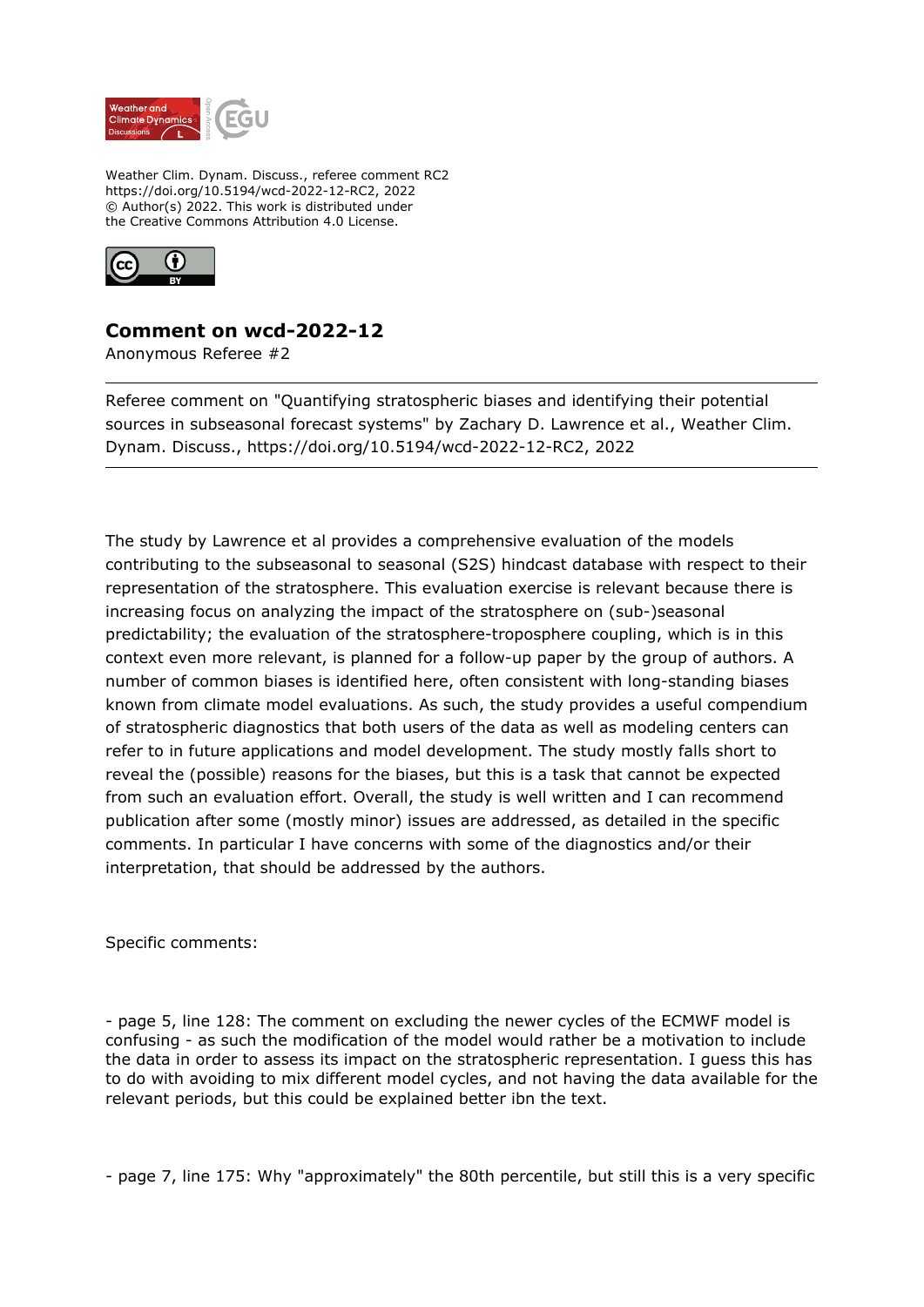value (41.2 m/s) ? I would expect to either use a rounded value ( 40 m/s), which is "approximately" the 80th percentile, or this value is indeed very close to the 80th percentile, in which case you can drop the "approximately".

- page 9 / Figure 2: I wounder whether the averaging over the groups of high- versus lowtop models makes much sense - E.g. in the group of the high-top models, there are  $\sim$ 4 models with global mean warm biases (dominated by GEFSV12 and NCEP), and  $\sim$ 4 models with (less strong) cold biases at 10 hPa, so in the average there is some compensation going on, and the total bias is likely dominated by the two models with strongest biases (GEFSV12 and NCEP). Also in the group of low-top models, there is some compensation between models with strong warm and cold biases. So excluding a specific model with a strong bias from the composite of models would likely strongly change the picture, thus making the analysis somewhat meaningless. If the aim is to show that the group of high-top models generally has smaller biases (plus reveal the regions of biases), it could be better to calculate a metric like mean of the absolute error, or a root-mean square error across the groups of models.

- page 11, line 265: I expect the GW parameterization will be relevant here, too.

- Fig. 3: Could it make sense to show the difference of a model's drift (panels a,c,e,g,i,k) minus the respective subsampled ERAI value (panels b,d,f,h,j,l). As is, the Figure requires quite a bit of comparison in the head between the panels to interpret the model differences (e.g. BoM seems to be a clear outlier, but at in some cases (e.g. U50 QBO) this seems to be at least partly due to the sampling, as also to ERAI sampled at BoM is offset to the other models).

- Fig. 3 /4: in both instances, the ERAI subsampled data to the BoM model appears to an outlier. I first suspected that this has to do with limited sample size, but according to the numbers in the Figures and from checking the table 1, BoM is actually the system with most members. Can you comment on the reason for the difference, and possibly add a sentence to the manuscript? Does this mean the other models are sub-sampled (but why do they tend to agree, then?)

- page 12, line 286: I expect you mean to say that you need to consider initialization dates before the Holton-Tan effect is established, so it is not prescribed in the initial conditions, but can freely evolve in the models? As is, the sentence sounds a little confusing.

- page 13, line 295: "generally fail": consider changing to "mostly fail" or such, since some systems (ECMWF, NCEP) do show some signature of the effect.

- page 13, line 300: I would change the term "upward wave driving" to either just "wave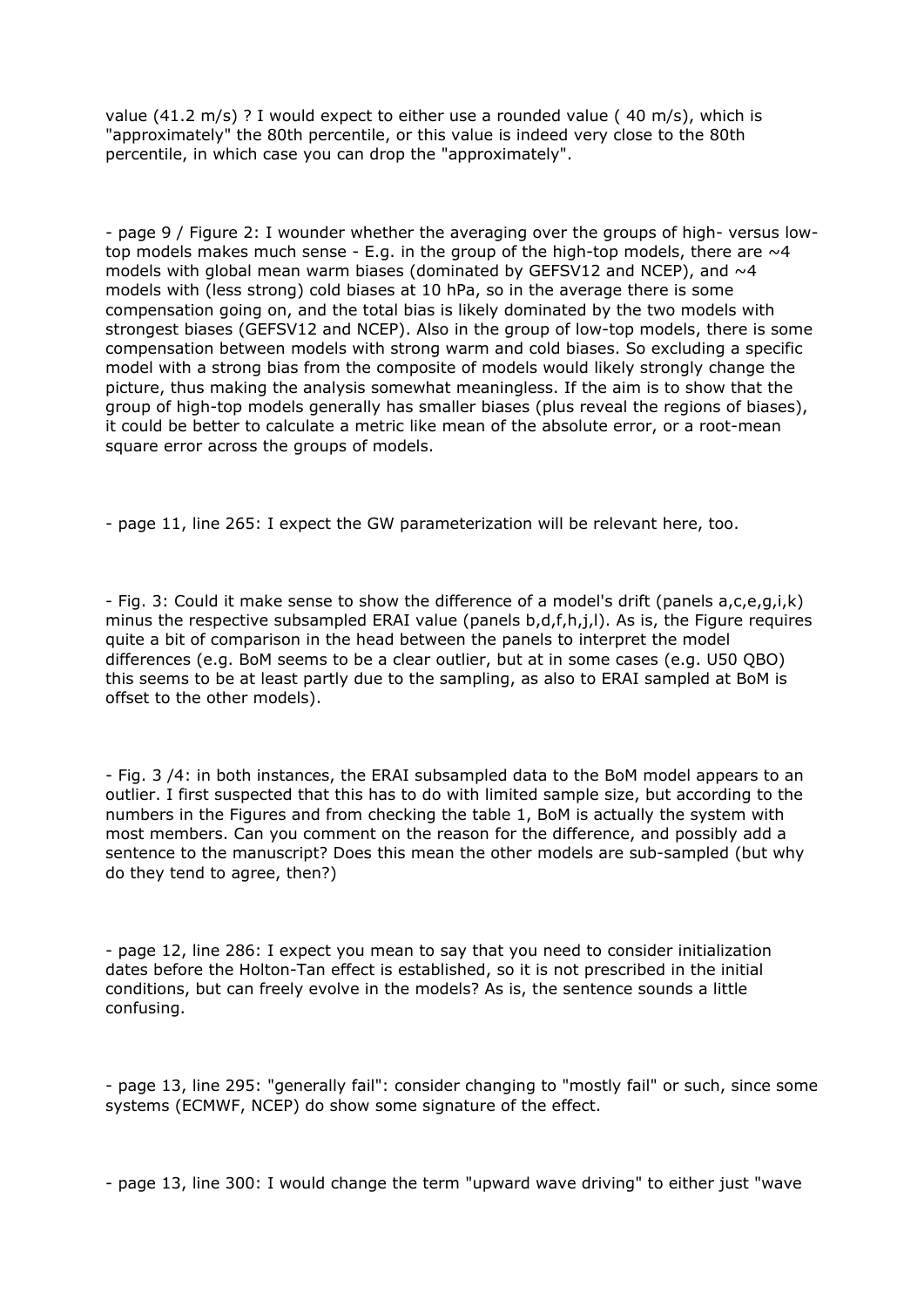driving" or "upward wave fluxes that disturb the polar vortex" or "upward wave fluxes that lead to wave driving of the polar vortex". The wave fluxes can be described as (propagating) upward, but the wave driving is not "upward". Likewise, in like 301, the meridional eddy heat flux is not a metric of the wave driving, but of the upward wave flux (being the main component of the upward Eliassen-Palm flux).

- page 13, line 303: consider re-wording "such wave-driving should be resolved" to be more precise: the planetary waves, which we know are the major contributor to stratospheric wave driving, are definitely resolved in the models, also synoptic wave activity, which plays a role around e.g. the subtropical jet is also resolved. Maybe you rather mean "well represented" rather than "resolved"? Could change to e.g. "the wave driving by planetary and synoptic waves is resolved, and its representation is dependent upon... "

- page 14, line 306: what does "long-term coupling" refer to here? I suspect coupling on the sub-seasonal time-scales?

- page 14, line 309 ff / Fig. 5: The analysis of heat fluxes as a proxy of wave activity in the stratosphere is a good metric and valuable addition to simply looking at the polar vortex in order to get at the process representation. However, I have some concerns with how the diagnostics are used / discussed here. In particular, the "map" of heat fluxes reveals "two centers of action" (line 313). This pattern simply emerges because (as is well known) the wave activity is dominated by planetary waves, in particular it is wavenumber 2 that is showing up here. Therefore, I would argue that the representation of the fluxes as a map, and even more so the averaging over only one segment of the map is rather meaningless. Indeed, heat or momentum fluxes are only meaningful when averaged over the scale of the dynamical feature (the wave) they are connected with (here the planetary wave 1 and 2), i.e. the zonal average should be considered. If the geographic information (latitude of maximum amplitude, or phase of the wave) of the wave is of interest, a better quantify would be geopotential height anomalies. Therefore, I'd strongly recommend to drop the averages over the segments, and focus on the wavenumber 1 and 2 zonal averages, as it is done in the lower panel. In this light the statement in line 327 ("have small biases near 0, indicating that on a global scale, the regional biases tend to cancel") is misleading: yes, the values over the zonal mean are smaller compared to the regional average, but this is because you average over the phases of the wave (as it should be done). Whether the values are "small" is not a question of comparing them to the values from the segments above, but how they compare to the mean value from ERAI.

- page 16, line 351: As stated, in particular for the strong vortex events, much of the deviations might arise from the fixed threshold. I wounder whether this metric then rather measures the mean vortex biases then the ability of a model to produce extremes, in particular for the strong vortex events (for SSW it is different, because a "0 m/s" threshold is a dynamically meaningfull value - it inhibits planetary wave propagation. For a strong vortex, no such fixed dynamical threshold exists). Have you considered using a model-dependent threshold that might be based on a specific percentile?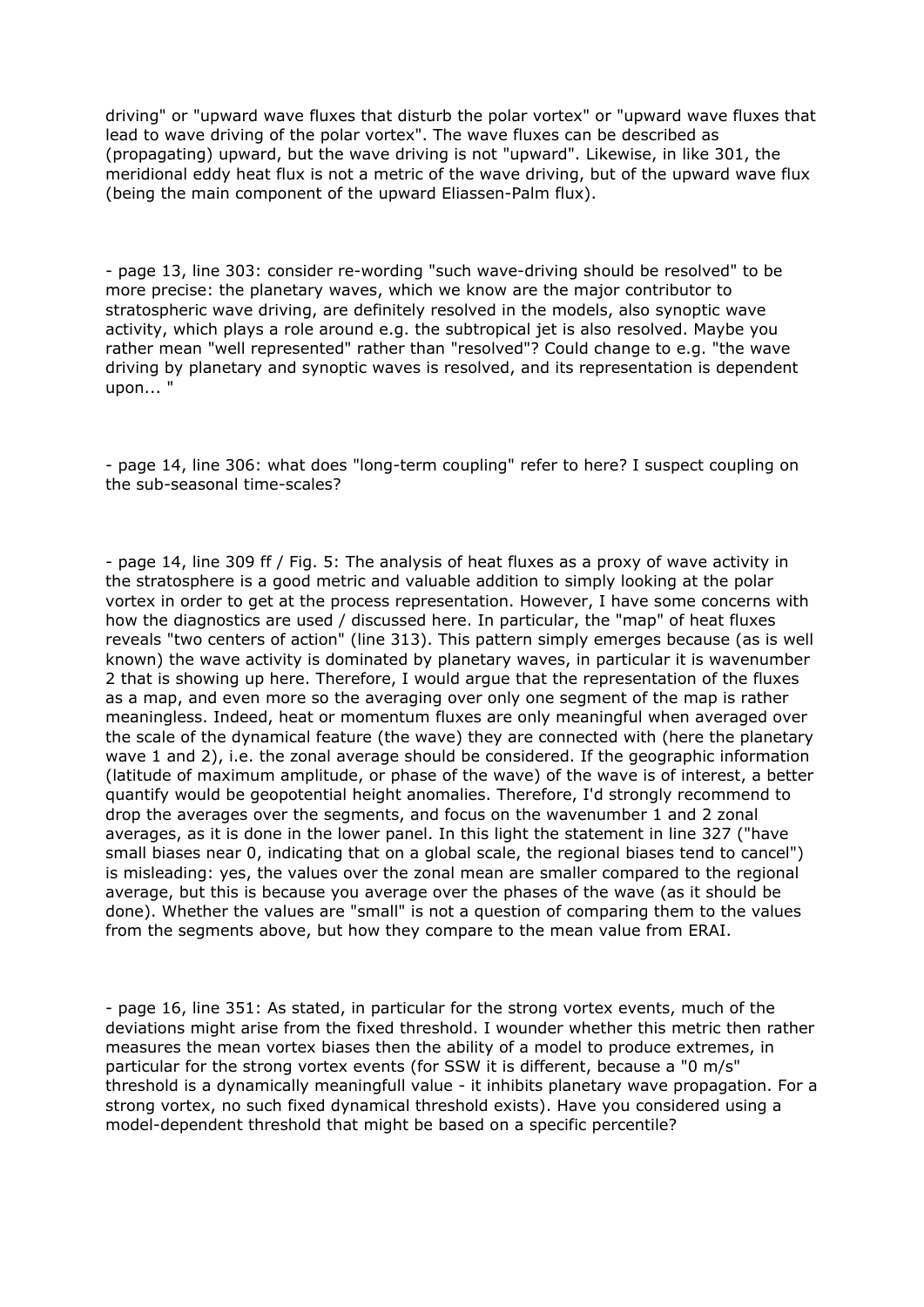- page 18, line 383: I think you have to be careful here with the formulation on statements on prediction of vortex events: Yes, "the prediction systems are generally not forecasting extreme vortex events..." at lead times of 3-4 weeks - and they shouldn't, because we know that the predictability horizon of such events is around 2 weeks (or less) due to the chaotic nature of the atmosphere (and in particular the high non-linearity around vortex events), as you state in one of the next sentences. Consider rewording to make it clear from the beginning that this is not a shortcoming of the models, but an expected result given the nature of the system.

- page 18, line 395 ff.: I wonder whether the analysis of the vortex geometry adds much value to the already comprehensive evaluation. The paper is already very long, and this parts appears to add little to the understanding / quantification of relevant biases, and as stated in the last sentence, the sample size is maybe too small to make any robust statements. I also do not understand the reasoning given in line 396, in that the "shape or location would affect vertical wave propagation" - isn't it the other way round, i.e. the waves themselves lead to distortions of the shape and location? (In the absence of wave activity, wouldn't the polar vortex be a circular feature, with its location simply given by the radiative constrains on the maximum temperature gradient?). Therefore, my suggestion would be to consider to move this part to the appendix.

- page 20, line 434 ff, Fig. 9: does the composition of low- and high-top models make sense here, given the limited number of low-top models (two), which is completely dominated by the BoM model (as stated in line 441)?

- Fig. 11: The analysis of the final warming date in the SH is certainly an important quantity to consider, but I have to admit I don't fully understand the analysis presented in Fig. 11. In particular I guess it comes down to the question whether the "violins" are weighted in some way by the fraction of members that do predict a final warming in the given time frame. E.g. as is written, some of the early initialization dates do already predict final warmings, but as far as I can see it is impossible to tell from the Figure how many those would be. Likewise, I suspect that for the ini. dates in mid-November, for a number of instances the final warming has already happened. So overall it is, if I'm not mistaken, not possible to infer from the Figure at which times the model most likely predicts a final warming. Maybe some scaling of the "violins" by the relative number of members that do predict a final warming at this ini. date could solve this. Further, in the caption you could expand the sentence "... initialized closet to the beginning or middle of each month" with ", given on the x-axis" or so, otherwise this information has to be guessed by the reader.

- Page 28, line 520ff: I was a bit surprised by the statement that the polar cap temperature bias is specifically assigned to param. gravity waves (only). What leads you to this statement, why not planetary waves?

- page 26, line 560ff: As stated above, the number/percentage of those early final warmings from the present analysis is not clear to me (indeed the sample size is, I think, not mentioned in this specific analysis?) - possibly it is not in contradiction with